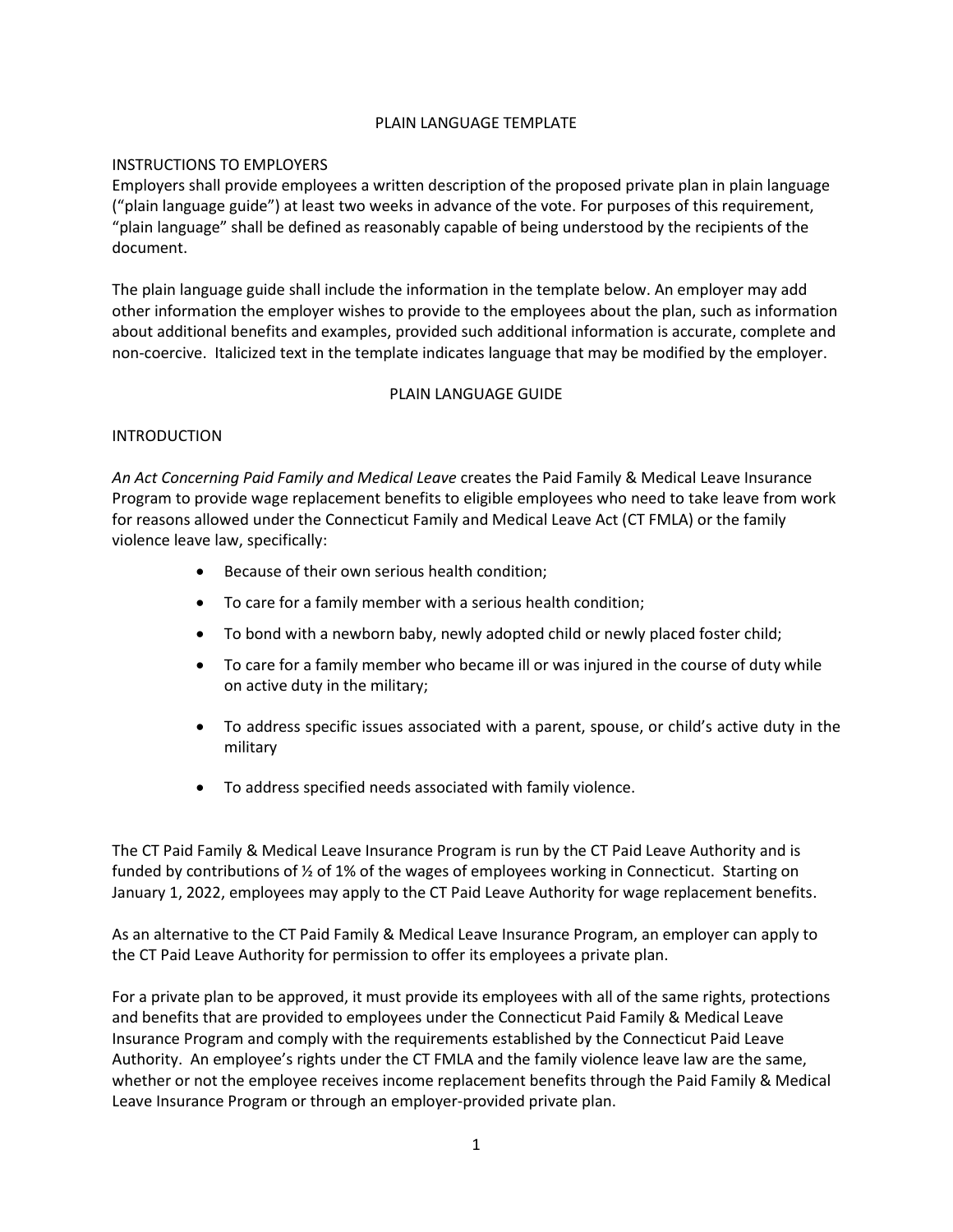In order to apply for permission to offer a private plan, the employer must show that a majority of its employees working Connecticut voted to approve the proposed private plan.

You are receiving this information because your employer wants to apply to the CT Paid Leave Authority for permission to offer its employees a private plan.

# EXPLANATION OF THE PRIVATE PLAN

| What does this Plan do?                            | The Plan is an {Employer}-sponsored benefit plan that provides<br>compensation to eligible employees who take leave from work for a<br>"qualifying reason," as defined below.<br>{Employer} is offering this Plan is as an alternative to the publicly<br>administered Connecticut Paid Family & Medical Leave Insurance<br>Program.<br>{Employer} certifies that this Plan gives its employees all of the same<br>rights, protections and benefits provided to employees under the CT<br>Paid Family & Medical Leave Insurance program. {Employer also certifies<br>that this Plan provides the following rights, protections or benefits that<br>are greater than those required by CT law:} |
|----------------------------------------------------|------------------------------------------------------------------------------------------------------------------------------------------------------------------------------------------------------------------------------------------------------------------------------------------------------------------------------------------------------------------------------------------------------------------------------------------------------------------------------------------------------------------------------------------------------------------------------------------------------------------------------------------------------------------------------------------------|
| Who is covered by this<br>Plan?                    | All employees of {Employer} working in Connecticut are covered by this<br>Plan<br>The plan is not limited to certain segments of the {Employer's}<br>workforce<br>The Plan covers future employees, not just employees who were<br>working for {Employer} at the time of the vote.<br>The Plan covers former employees of {Employer} for up to 12 weeks<br>from the date they separated from {employer} or until they are hired by<br>a new employer, whichever comes first<br>Former employees are covered no matter why they left<br>{Employer]                                                                                                                                              |
| What are the benefits<br>provided under this plan? | An eligible employee who is unable to work because of one of the<br>"qualifying reasons" listed below, will receive income replacement<br>benefits from the Plan to replace the lost wages.<br>The weekly compensation offered to you shall be equal to ninety-five<br>per cent of your base weekly earnings (capped at the Social Security<br>contribution base, currently \$137,700) up to an amount equal to forty<br>times the Connecticut minimum wage. If you earn more than that<br>amount, then you shall receive additional benefits equal up to sixty per<br>cent of your base weekly earnings.<br>In all circumstances, the total weekly compensation shall not exceed an           |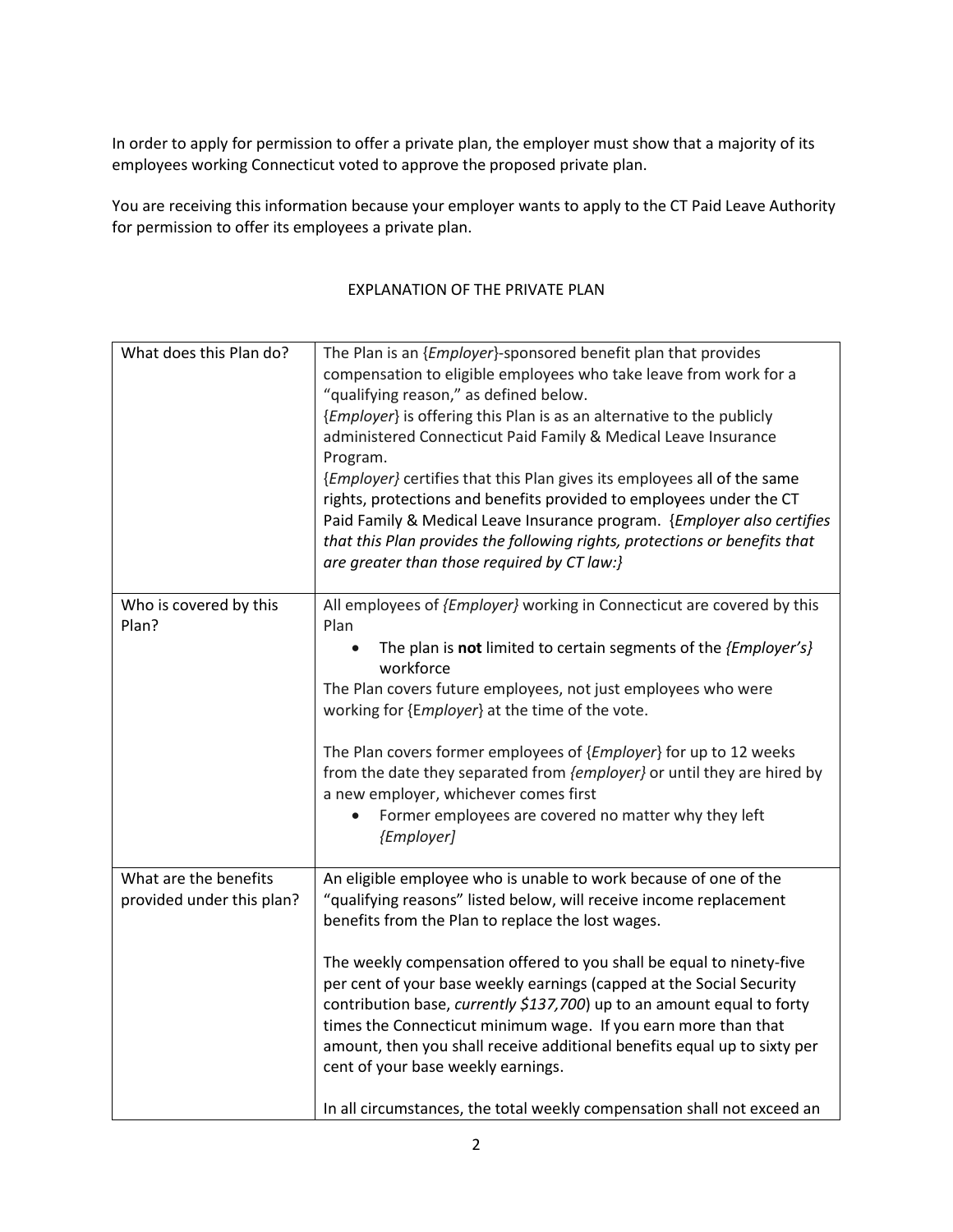|                                                                                                                                                                                                     | amount equal to sixty times the Connecticut minimum wage.                                                                                                                                                                                                                                                                                                                                                                                                                                                                                                                                                                                                          |
|-----------------------------------------------------------------------------------------------------------------------------------------------------------------------------------------------------|--------------------------------------------------------------------------------------------------------------------------------------------------------------------------------------------------------------------------------------------------------------------------------------------------------------------------------------------------------------------------------------------------------------------------------------------------------------------------------------------------------------------------------------------------------------------------------------------------------------------------------------------------------------------|
|                                                                                                                                                                                                     | {The employer may provide illustrative examples.}                                                                                                                                                                                                                                                                                                                                                                                                                                                                                                                                                                                                                  |
|                                                                                                                                                                                                     | {If the plan provides income replacement benefits at higher levels, the<br>employer may modify this section accordingly. Under no circumstances                                                                                                                                                                                                                                                                                                                                                                                                                                                                                                                    |
|                                                                                                                                                                                                     | can the employer provide lower income replacement benefits9.}                                                                                                                                                                                                                                                                                                                                                                                                                                                                                                                                                                                                      |
|                                                                                                                                                                                                     | {The Employer requires or does not require} you to use employer-<br>provided accruals to supplement the income replacement benefits<br>provided under this plan.                                                                                                                                                                                                                                                                                                                                                                                                                                                                                                   |
|                                                                                                                                                                                                     | The combined total of income replacement benefits and<br>employer-provided accruals cannot exceed 100% of the<br>employee's wages.                                                                                                                                                                                                                                                                                                                                                                                                                                                                                                                                 |
|                                                                                                                                                                                                     | You have the right to retain at least two weeks of their<br>employer-provided accruals instead of using them during your<br>leave.                                                                                                                                                                                                                                                                                                                                                                                                                                                                                                                                 |
| Does this plan provide me<br>with job-protected leave if<br>I need time away from<br>work?                                                                                                          | No, this plan does not provide job protection. Whether an employee is<br>entitled to job-protected leave depends on whether an employee is<br>entitled to leave under the CT FMLA or other federal or state laws.                                                                                                                                                                                                                                                                                                                                                                                                                                                  |
| Would I have job-<br>protected leave if I<br>received income<br>replacement benefits<br>through the CT Paid<br>Family & Medical Leave<br>Insurance Program<br>instead of through a<br>private plan? | No, the CT Paid Family & Medical Leave Insurance Program does not<br>provide job protection. Whether an employee is entitled to job-<br>protected leave depends on whether an employee is entitled to leave<br>under the CT FMLA or other federal or state laws                                                                                                                                                                                                                                                                                                                                                                                                    |
| Who is an "eligible<br>employee" to receive<br>income replacement<br>benefits under this Plan?                                                                                                      | Any employee of {the employer} who is working in Connecticut and has<br>earned at least \$2325 in the highest earning quarter in the first 4 of the<br>past 5 quarters is eligible to receive income replacement benefits from<br>the Plan                                                                                                                                                                                                                                                                                                                                                                                                                         |
| What are the "qualifying<br>reasons" that I can receive<br>income replacement<br>benefits?                                                                                                          | If you meet the eligibility requirements, you can receive income<br>replacement benefits if you need to take time off from work for any of<br>the following reasons:<br>To care for yourself because of your own serious health<br>condition, including pregnancy and organ or bone marrow<br>donation<br>To care for a family member with a serious health condition<br>$\bullet$<br>"Family member" means your parent, spouse, son,<br>$\circ$<br>daughter, sibling, grandparent, grandchild, or individual<br>related to the employee by blood or affinity whose close<br>association the employee shows to be the equivalent of<br>those family relationships. |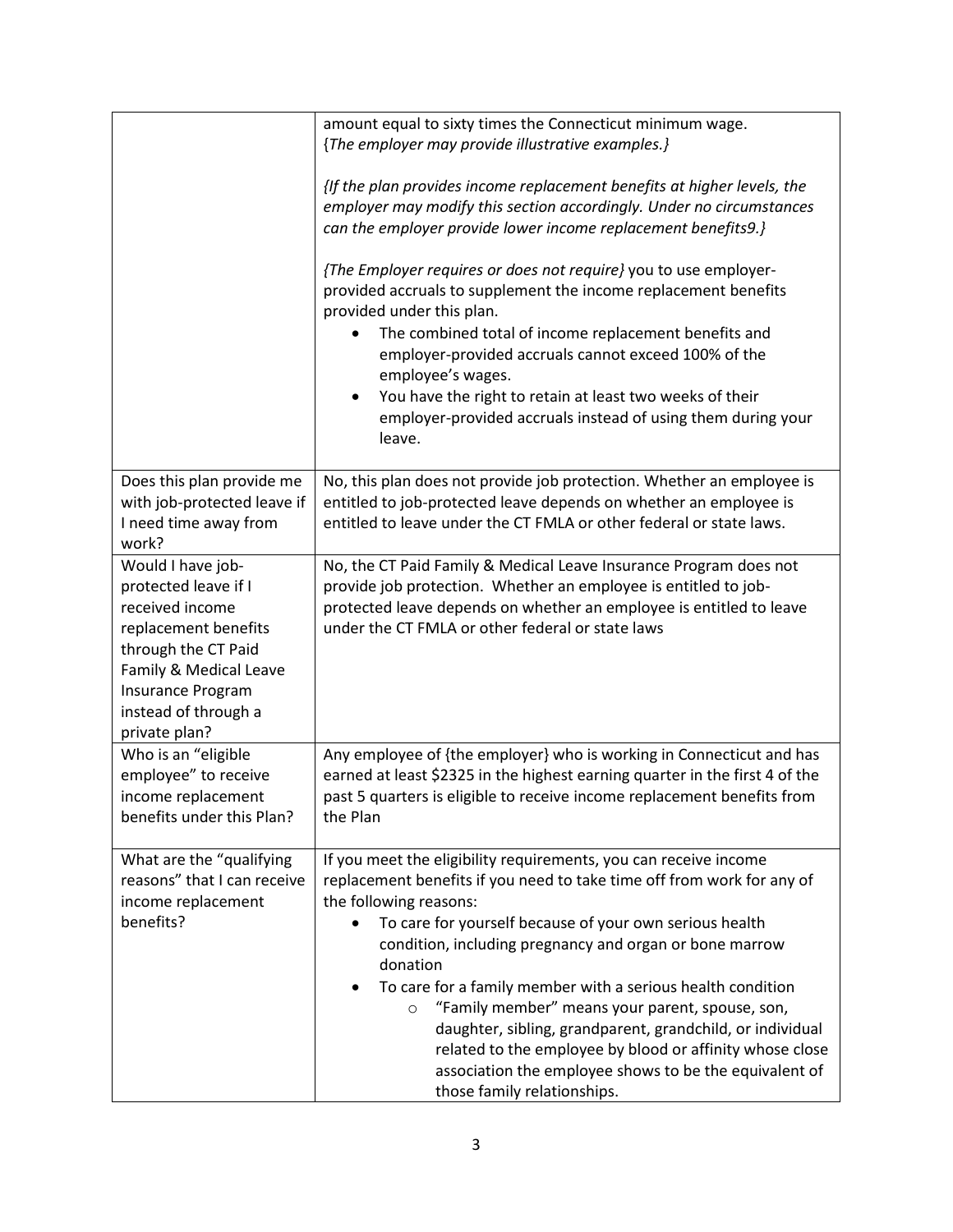|                                                                                                                                          | To bond with a newborn child, newly adopted child or newly<br>$\bullet$<br>placed foster child<br>To address specific issues associated with a parent, spouse or<br>$\bullet$<br>child's active duty in the military;<br>To care for a family member who became ill or was injured on<br>$\bullet$<br>active duty in the military;<br>To address specified needs associated with family violence.                                                                                                                                                                                                                                                                                                                                                                                                                           |
|------------------------------------------------------------------------------------------------------------------------------------------|-----------------------------------------------------------------------------------------------------------------------------------------------------------------------------------------------------------------------------------------------------------------------------------------------------------------------------------------------------------------------------------------------------------------------------------------------------------------------------------------------------------------------------------------------------------------------------------------------------------------------------------------------------------------------------------------------------------------------------------------------------------------------------------------------------------------------------|
| What is the maximum<br>amount of time I can<br>receive income<br>replacement benefits?                                                   | The plan will provide up to 12 weeks of income replacement benefits<br>within a 12-month period for the reasons listed above, with the<br>following exceptions:<br>The plan provides for 2 additional weeks of income replacement<br>benefits for a serious health condition serious health condition<br>resulting in incapacitation that occurs during a pregnancy.<br>An employee can receive income replacement benefits for a<br>maximum of 12 days out of the 12 weeks if the reason for leave<br>is to address specific needs associated with family violence<br>{If the plan provides income replacement benefits for a longer period of<br>time, the employer may modify this section accordingly. Under no<br>circumstances can the employer provide income replacement benefits for<br>a shorter period of time.} |
| Do I have to be out of<br>work for a certain amount<br>of time before I can<br>receive income<br>replacement benefits<br>under the plan? | No. There is no waiting period. An eligible employee may receive<br>income replacement benefits under this plan on the first day the<br>employee is unable to work because of one of the "qualifying reasons"<br>listed above.                                                                                                                                                                                                                                                                                                                                                                                                                                                                                                                                                                                              |
| Can I receive income<br>replacement benefits for<br>absences of less than a full<br>week?                                                | Yes. The plan provides income replacement benefits to employees who<br>need to take time off from work for periods of time that are less than a<br>full week.<br>Benefits can be received on a pro-rated basis for absences that are less<br>than a full day.<br>Under the CT FMLA, there are rules regarding when an employee can<br>take job-protected leave for less than a full week. This plan does not<br>change those rules.                                                                                                                                                                                                                                                                                                                                                                                         |
| Do I have to pay for these<br>benefits?                                                                                                  | {The employer will need to answer this question based upon the plan<br>it has retained however, the employee cannot be required to<br>contribute more than 1/2 of 1% deducted from their wages up to the<br>defined Social Security wage base (using the same calculations for<br>determining total wages as are used to calculate FICA) and done so<br>through payroll deduction, to coincide with each pay cycle.}                                                                                                                                                                                                                                                                                                                                                                                                        |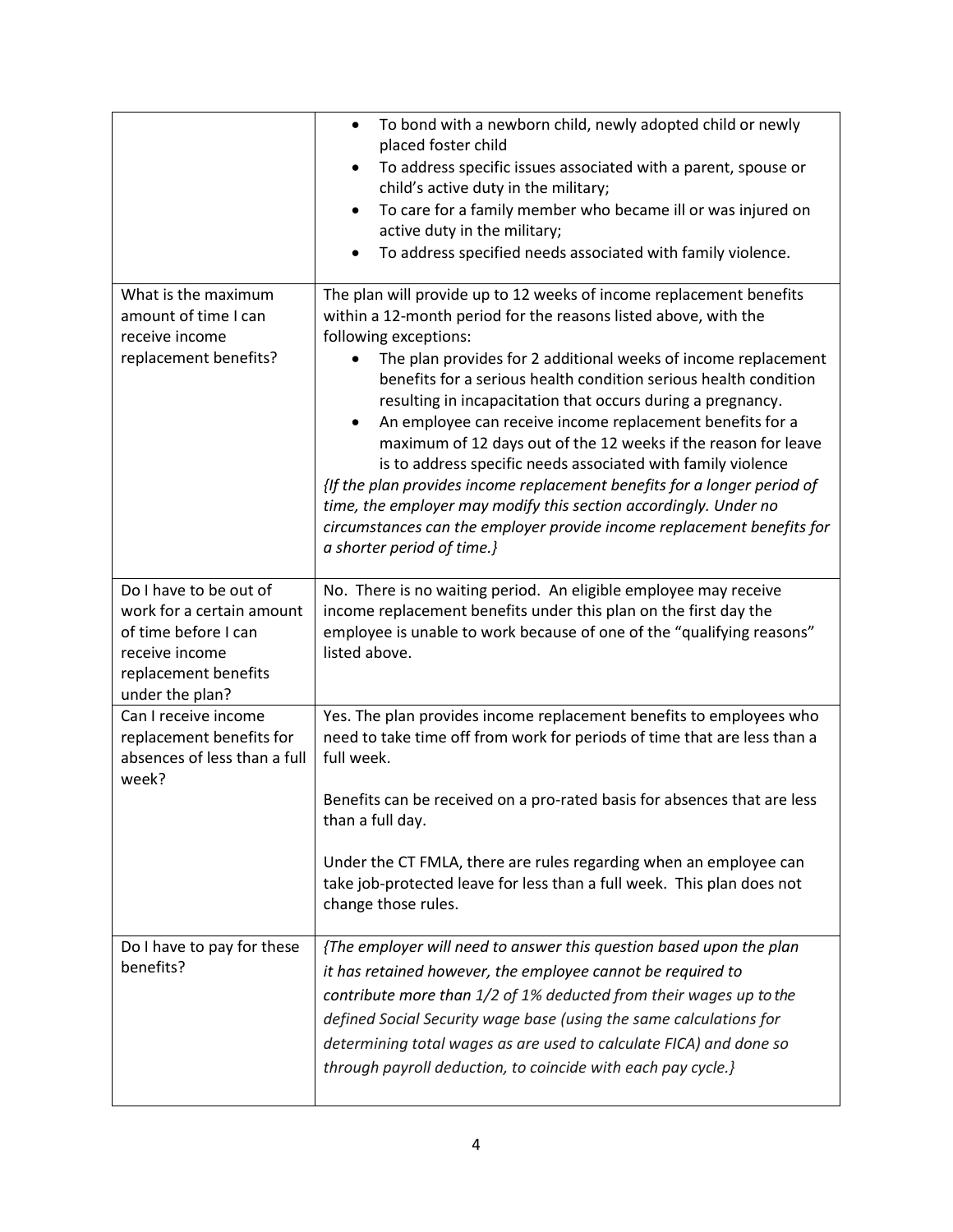|                           | Default response for employers following the statutory scheme:                                                                     |
|---------------------------|------------------------------------------------------------------------------------------------------------------------------------|
|                           | Employees contribute 1/2 of 1% up to the defined Social Security wage                                                              |
|                           | base to pay for this plan.                                                                                                         |
|                           |                                                                                                                                    |
| How will I apply for      | {The employer will need to answer this question based upon the plan                                                                |
| income replacement        | it has retained. At a minimum, the answer must include contact                                                                     |
| benefits?                 | information for filing a claim or requesting information about the                                                                 |
|                           | $plan$ }                                                                                                                           |
|                           |                                                                                                                                    |
| What is a "serious health | For the purpose of determining if you are entitled to income                                                                       |
| condition"                | replacement benefits because of your own serious health condition                                                                  |
|                           | or to care for a family member with a serious health condition,                                                                    |
|                           | "serious health condition" means an illness, injury, impairment, or                                                                |
|                           | physical or mental condition that involves (A) inpatient care in a                                                                 |
|                           | hospital, hospice, nursing home or residential medical care facility; or                                                           |
|                           | (B) continuing treatment, including outpatient treatment, by a health                                                              |
|                           | care provider.                                                                                                                     |
|                           |                                                                                                                                    |
| Who counts as a health    | In order to qualify for income replacement benefits because you need to                                                            |
| care provider             | take time away from work because of your own serious health condition                                                              |
|                           | or to care for a family member with a serious health condition, you may                                                            |
|                           | need to provide medical documentation from a health care provider.                                                                 |
|                           |                                                                                                                                    |
|                           | The plan shall accept any of the following as a "health care provider":                                                            |
|                           | A doctor of medicine or osteopathy who is authorized to                                                                            |
|                           | practice medicine or surgery by the state in which the doctor                                                                      |
|                           | practices;                                                                                                                         |
|                           | A podiatrist, dentist, psychologist, optometrist or chiropractor<br>authorized to practice by the state in which such person       |
|                           | practices and performs within the scope of the authorized                                                                          |
|                           | practice;                                                                                                                          |
|                           | An advanced practice registered nurse, nurse practitioner, nurse                                                                   |
|                           | midwife or clinical social worker authorized to practice by the                                                                    |
|                           | state in which such person practices and performs within the                                                                       |
|                           | scope of the authorized practice;                                                                                                  |
|                           | A Christian Science practitioners listed with the First Church of<br>٠                                                             |
|                           | Christ, Scientist in Boston, Massachusetts;                                                                                        |
|                           | Any health care provider from whom an employer or a group                                                                          |
|                           | health plan's benefits manager will accept certification of the<br>existence of a serious health condition to substantiate a claim |
|                           | for benefits;                                                                                                                      |
|                           | A health care provider as defined above who practices in a                                                                         |
|                           | country other than the United States, who is licensed to practice                                                                  |
|                           | in accordance with the laws and regulations of that country; or                                                                    |